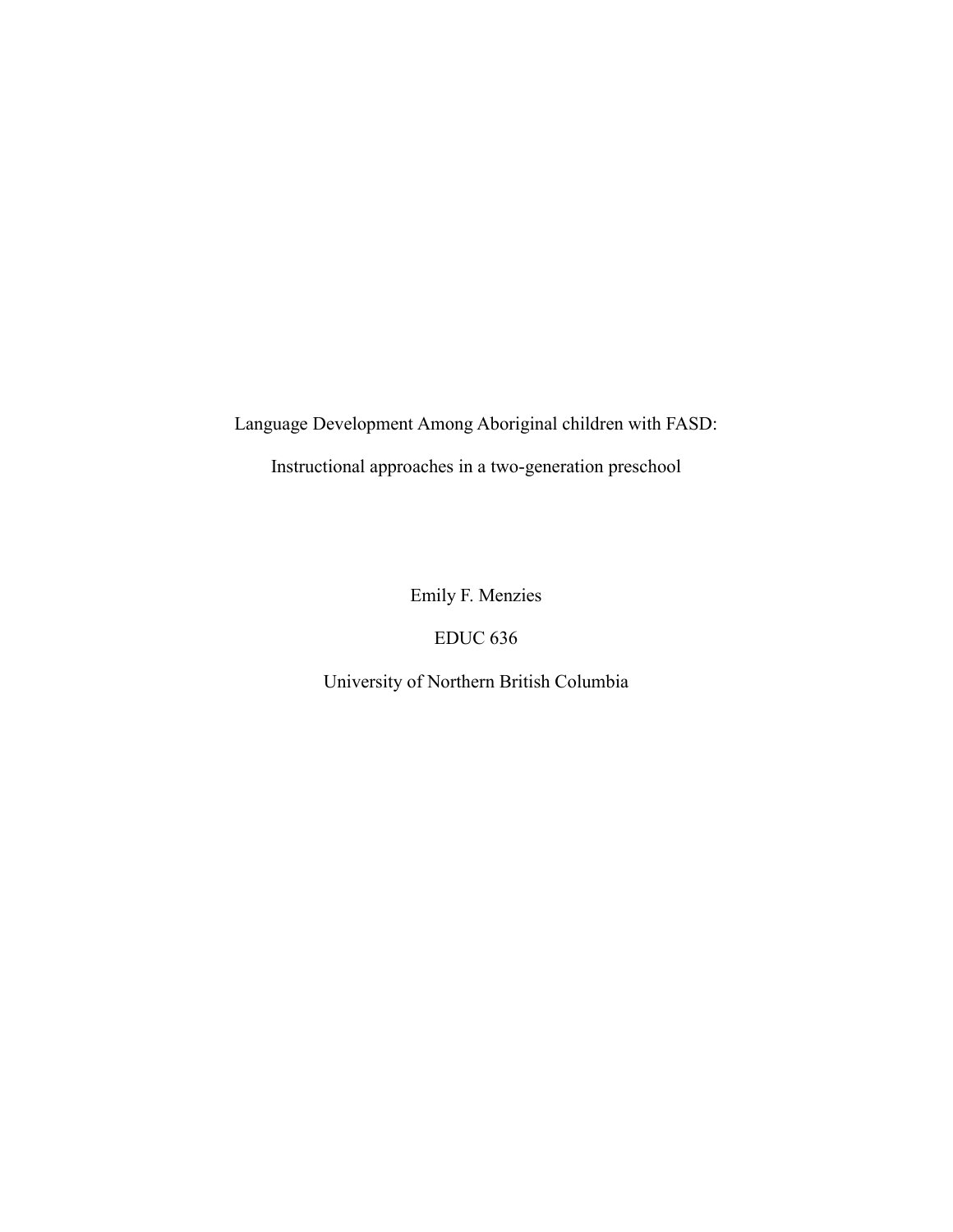# Introduction

Aboriginal children in Canada face an uphill battle in reaching their potential from the moment their parents meet, and continue to encounter more obstacles to success than their non-Aboriginal peers throughout their lives (Ball, 2008). They are more likely to be born with FASD, to adolescent parents and/or single mothers, come from a low-income family (Levin, 1995), and be involved in the child welfare system than their non-Aboriginal peers (Statistics Canada, 2004). In addition, those Aboriginal children with FASD, especially if it is undiagnosed and untreated, not only struggle with reading and writing, but have fundamental problems with the pre-requisite skills for language learning, such as memory, attention, social reciprocity and fine motor skills (Pei, Job, Poth, O'Brien-Langer, & Tang, 2015). They are then at very high risk for developing secondary disabilities and encountering challenges with school, law enforcement, substance abuse and mental health (Streissguth, 2004). These conditions are considered by some as "intergenerational effects" of the Indian Residential School system implemented by the Canadian federal government, yet our educational system has not been designed to mitigate and address these increased risk factors for Aboriginal children. Although one of the prime objectives of the Residential School system was to teach Aboriginal students how to speak and write in English, Aboriginal children continue to exhibit lower language skills than their non-Aboriginal peers.

Low language skill attainment among Aboriginal peoples has been linked to lowered life outcomes, such as low education level, low income, substance abuse, early pregnancy and interactions with law enforcement and child welfare services (Ball, 2009). This is especially the case for individuals with FASD (Streissguth, 2004). A cyclic pattern begins to emerge when we factor in studies that suggest that without appropriate interventions, each of these adverse life events in a parent can contribute to delays and disabilities in language skill development for their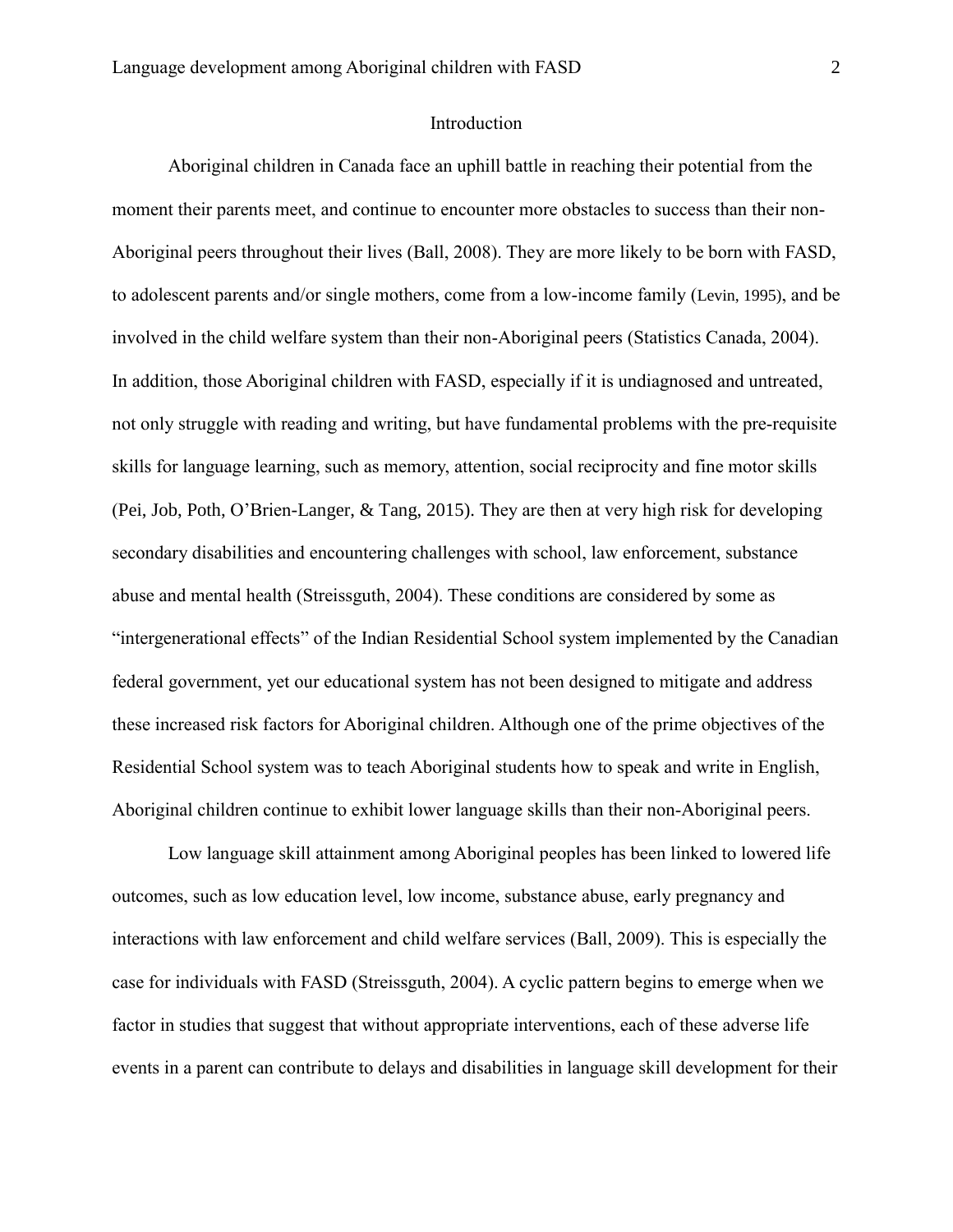children. Studies further suggest that early intervention is key, as the language skills that are acquired in the first few years of life, such as receptive vocabulary, serve as key building blocks for the rest to follow, such as reading comprehension and writing composition. Preschool may be an institution where the most effective interventions can be made to break this cycle of underachievement and unmet potential, yet only half of Aboriginal children get to go to preschool (Benzies et al., 2011b), and most of the preschools available have not been designed or taught with them in mind.

More recently, however, a new type of "two-generation" preschools (St. Pierre, Layzer, Barnes, Barnett, & Boocock, 1998) have been created, with the express intent of trying to reduce the types of risks Aboriginal children often face. Benzies, Tough, Edwards, Mychasiuk, and Donnelly conducted a series of studies and wrote several papers with additional colleagues on different aspects of a particular two-generation preschool, the CUPS One World Child Development Centre (2011b). This paper will use literature available on factors that increase and mitigate language learning delays and disabilities in order to analyze to what extent this twogeneration preschool may offer promising practices that ought to be replicated and offered across the country to close the achievement gap for Aboriginal learners.

According to their website, the CUPS One World Child Development Centre is a multicultural, two generation preschool located in Calgary, Alberta, that is designed for children from families struggling with low income and/or trauma and funded through external donations (One World, 2016). An initial study found that 36% of the students were of Aboriginal heritage, as opposed to children from newcomer or settler families (Benzies et al., 2011b). One World models many evidence-based practices associated with improved outcomes in language learning, and offers the results to back it up: the longer they attended the program, children of Aboriginal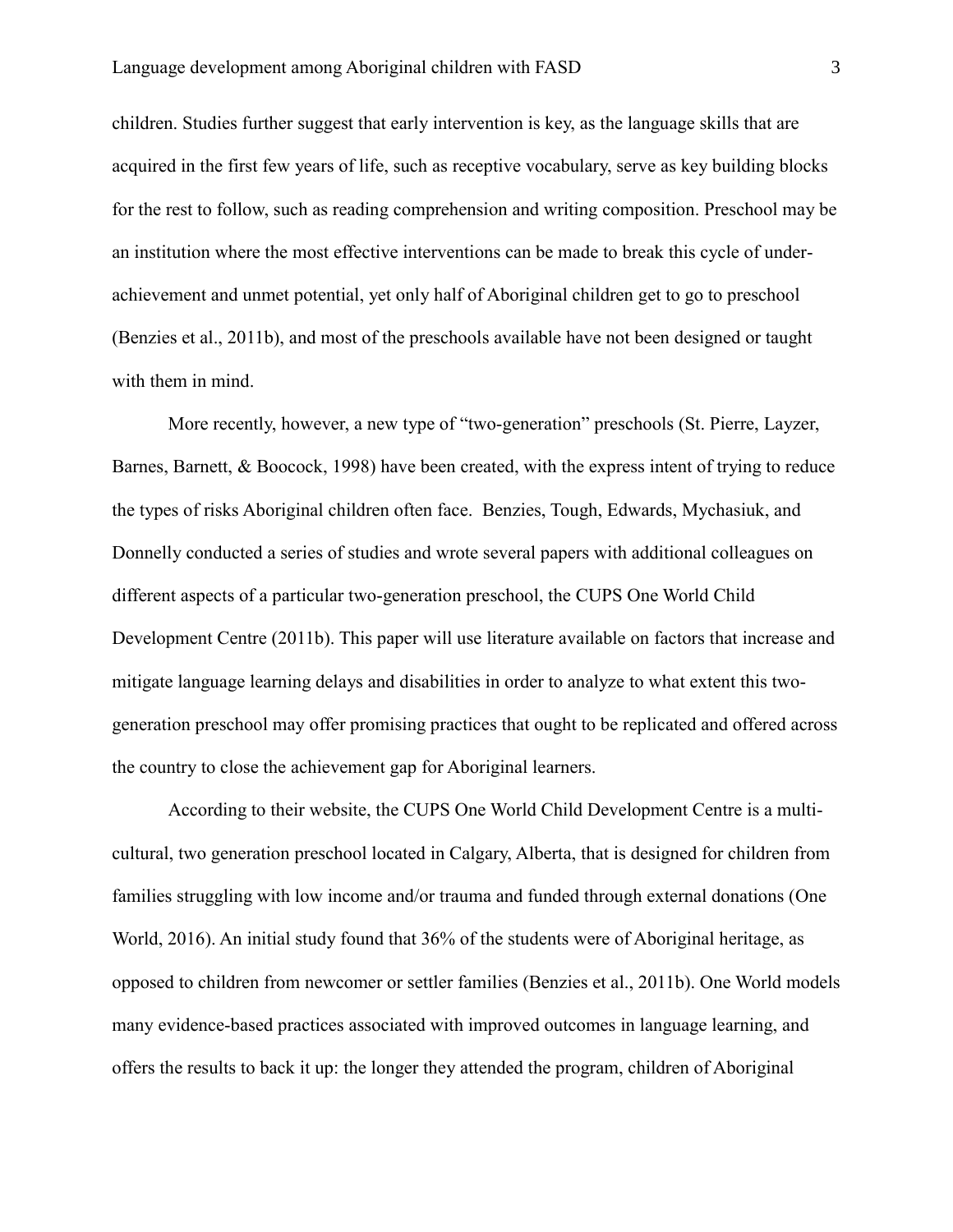ancestry improved their receptive language skills (Benzies et al., 2011a), which are key for school-readiness and later academic success. The Aboriginal participants gained almost 10 standard deviation units in receptive vocabulary on average during their time at One World, an improvement that was maintained until at least age 7 (Benzies et al., 2011b).

### **Evidence-Based Practices Implemented at One World Preschool**

Benzies et al. (2011a) used Dunn and Dunn's 1997 Peabody Picture Vocabulary Test, third edition (PPVT-III) to test the children's receptive vocabulary, both before and after they participated in One World's two-generation preschool program. By identifying pictures in response to spoken words, children being assessed using PPVT-III are able to show their comprehension of words even if they are not able to express them yet. This measure of receptive vocabulary is used as a key indicator of school readiness because delays or limits in receptive vocabulary will lead to problems with expressive vocabulary, oral comprehension and eventually to difficulty in learning how to read in grade one. Researchers have demonstrated that early assessment and appropriate interventions can help children with delays 'catch-up' to their peers through successful instruction in preschool and kindergarten. The question is, what does One World offer Aboriginal children and their families to support language learning, and how effective is this two-generation preschool in providing interventions needed to get them ready for school?

### **High Quality Program and Staff**

According to Benzies et al., One World provided the children with high quality, wellfunded, early child education that was taught by certified and experienced teachers, and offered all staff ongoing professional development opportunities (2011a). Lack of access to such a program is a known risk of language delays (Snow et al., 1998) and improving Aboriginal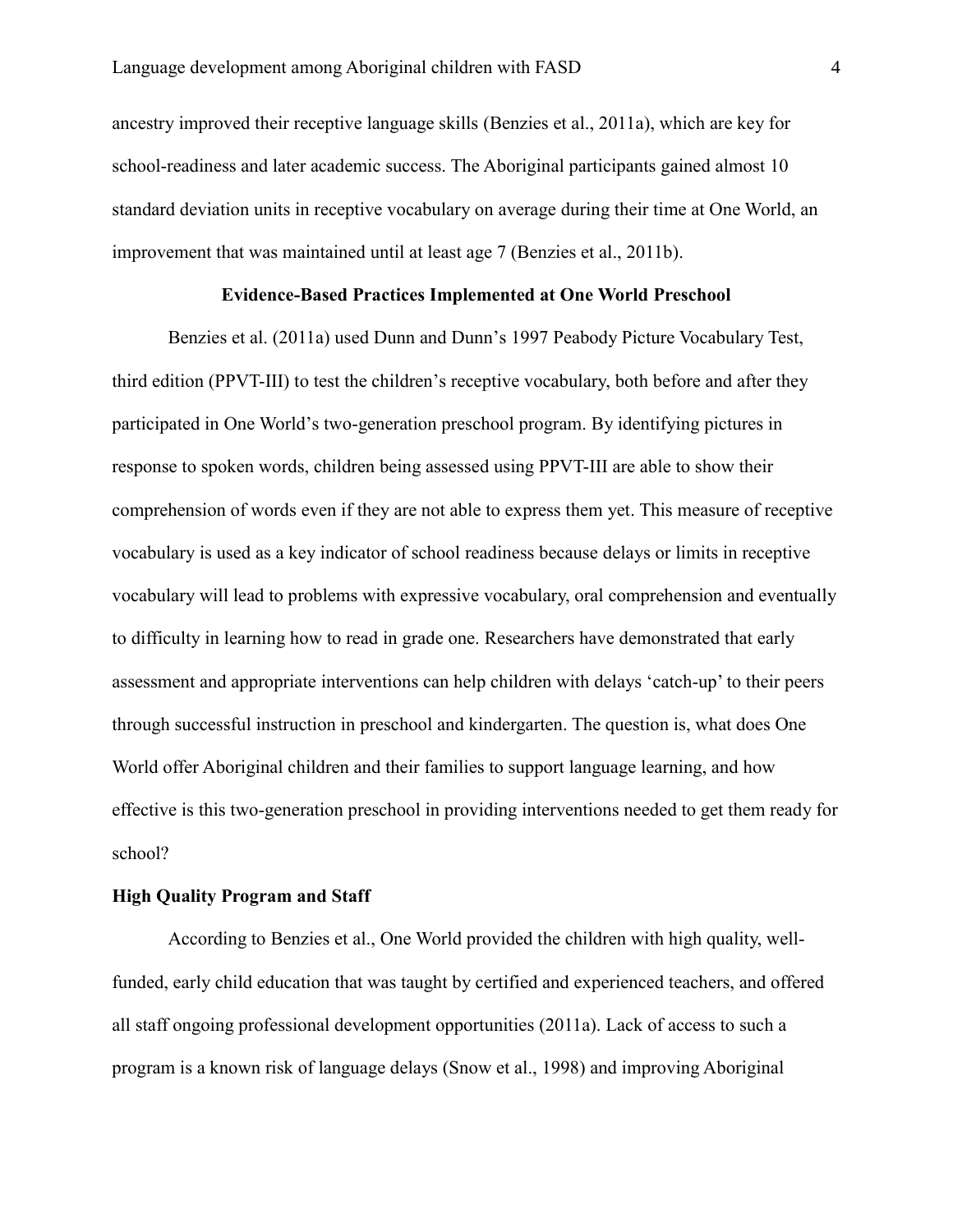families' access to high quality preschool was one of the recommendations made by Ball (2009). One World also ensured a low child to teacher ratio, which allowed them to create a generative curriculum that motivated learning by integrating the children's interests and provide more intense and individualized assessments, instruction and interventions for those students who required them (Benzies et al., 2011a). This strategy is well supposed by Kirk, Gallagher and Anastasiow, who advocate the importance of providing culturally diverse learners with books that appeal to their interest (2003). Unfortunately, neither One World's website nor the reports by Benzies et al. (2011a, 2011b) discuss the particular curriculum, instructional approaches nor specific interventions used at the preschool in order to improve receptive language skills.

## **Early Assessment and Expert Intervention**

Ball pointed out that due to factors such as the remote location of many reserves, and the fact that they are often not eligible for provincially-funded services, many Aboriginal children are not assessed for language delays, nor provided with appropriate interventions (2009). Ball adds that an increased risk of auditory problems and lack of screening for them is a particular problem for some. One World teachers have addressed this need by regularly informally assessing the children and they referred those in need of developmental testing to an in-house assessment team of all the licensed professionals required to identify delays, create IPPs, design and implement interventions and arrange government-funded support (Benzies et al., 2011a). In addition, One World works hard to create a highly predictable environment likely to help students challenged by trauma, upheaval, FASD and other disabilities who benefit from routine. IPPs were forwarded to the community schools once kindergartners graduated, enabling supports and interventions to be continued as appropriate during the rest of each designated child's schooling.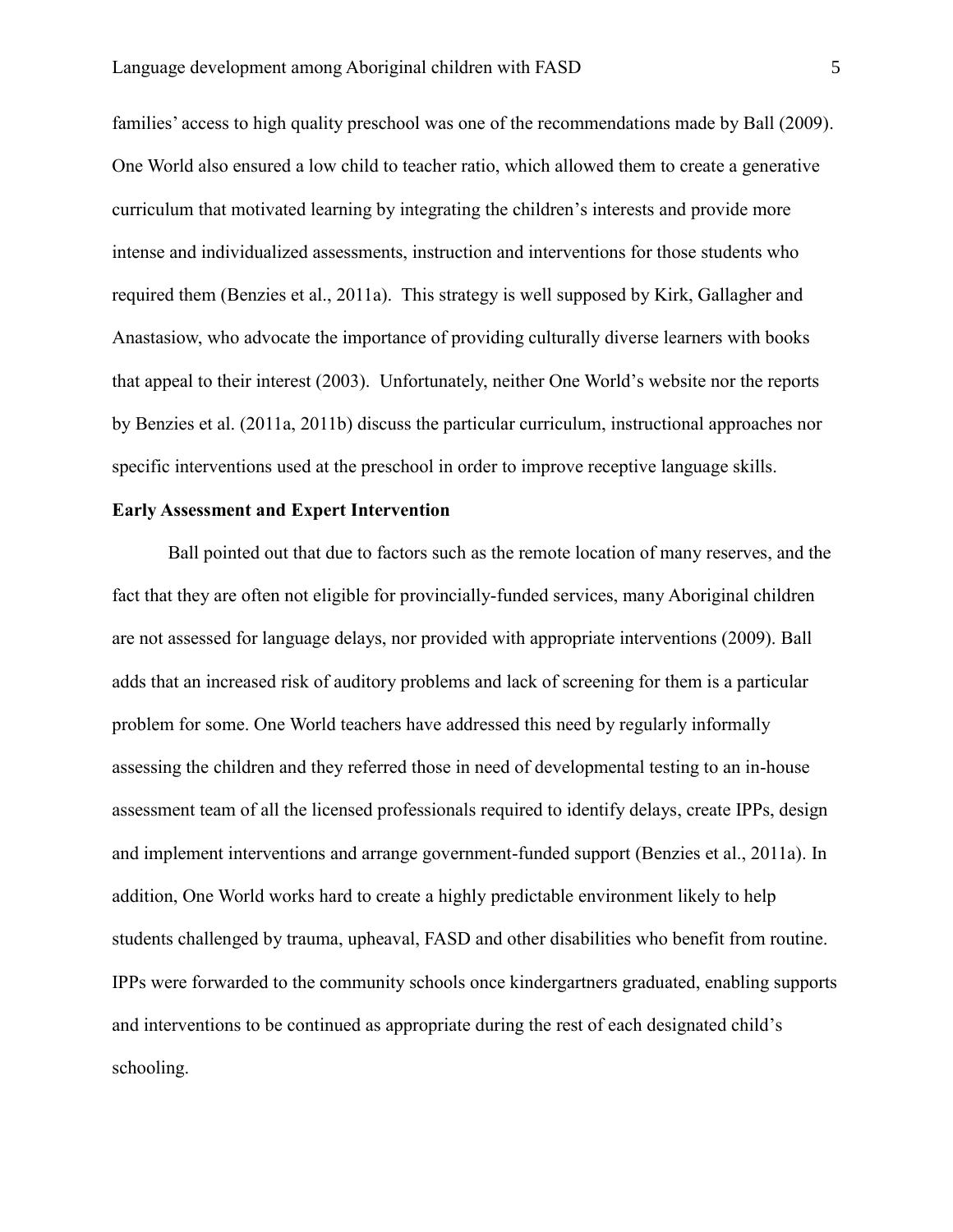# **Caregiver Synergy**

A reported strength of two-generation preschool programs (St. Pierre, Layzer, & Barnes, 1995; St. Pierre, Layzer, Barnes, Barnett, & Boocock, 1998) is that by addressing the needs of both children and parents in a cooperative way, they can reduce the negative development outcomes associated with low socio-economic status (Hutchings et al., 2007). At least four home visits per year enabled teachers to share successes and strategies with caregivers, who were encouraged to participate in preschool activities. Honig (2007) advocated enthusiastically for home visits by teachers, arguing that visitations can support parents in fostering rich language environments for their children at home, which is critical for oral language development.

## **Supports for Family Health and Stability**

Children from low-income families face increased risk of not reaching their academic potential for a number of reasons, and educational institutions are uniquely positioned to help (Levin, 1995). According to Benzies et al., (2011a), One World preschool students were provided with on-site access to pediatricians, community health nurses, and free hearing, vision and dental services through field trips supported by family support workers. Healthy meals were provided at the preschool, as well as safe transportation to and from home, and before/after preschool childcare as needed for students or siblings. Caregivers were supported by a six week program of regular classes in child development, parenting and life skills, along with optional recreational and educational classes. Home visits, telephone contact and advocacy support was provided to help families access food, affordable housing, legal services, child services and counselling, as requested. Post-secondary scholarships have been set aside for preschool participants to encourage families to use the strategies they have learned to set and reach their academic goals. These measures address some of the most obstructive barriers Aboriginal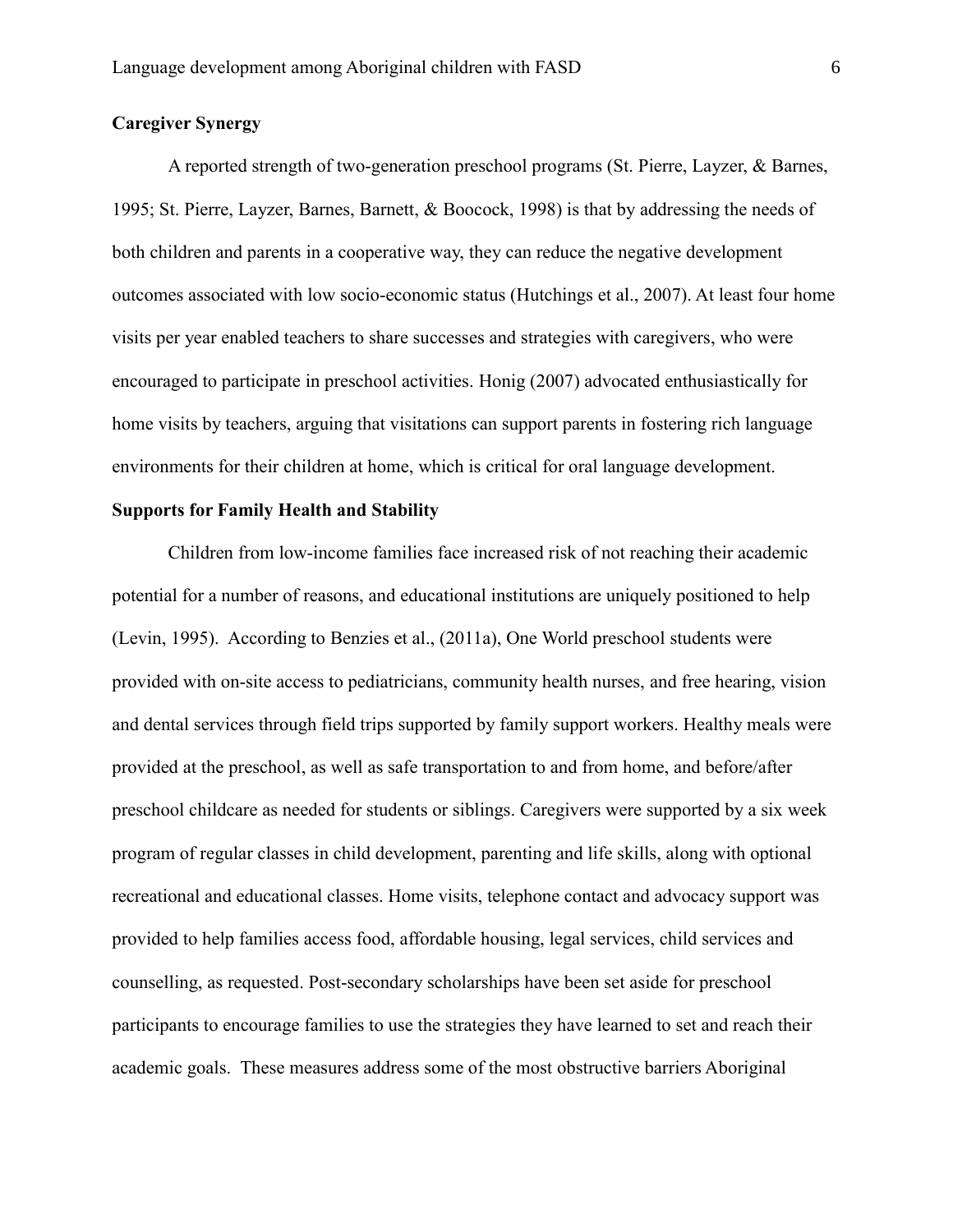families face in providing for their children, according to Ball (2009). By providing services directly to low income families that would have trouble meeting their needs otherwise, One World sought to reduce caregiver stress and improve self-esteem, confidence and positive parenting approaches, as preschoolers who are encouraged to express their needs and speak through positive interaction with caregivers have improved oral language and reading skills by the time they are in grade 2 (Norman-Jackson, 1982).

If successful in ensuring higher levels of stability in the home and school lives of children and caregivers involved in the program, these measures would be especially helpful for those families struggling with FASD. As individuals with FASD are particularly vulnerable to unexpected changes in relationships, environment and routines, their language learning needs will be better served through these aspects of One World's approach then a more traditional preschool which does not involve caregivers nor offer extra supports for families.

#### **Missed Opportunities at One World Preschool**

While the Aboriginal preschool participants in One World did on average improve their receptive vocabulary by 10 standard deviation units and the longer they stayed involved in the program, the more their receptive language skills improved, the program still did not achieve all of its goals (Benzies et al., 2011a). Unfortunately, these Aboriginal children did not quite catch up to their developmentally-typical, non-Aboriginal peers, and their caregivers did not achieve their goals of reduced parenting stress nor reduced risk for child maltreatment (Benzies et al., 2011b). Not only is this concerning for the general welfare of the children in their care, but more specifically for our topic, the children's early language skills will likely continue to be negatively impacted by the directives and prohibition-oriented communication associated with low SES parents, compared to the highly encouraging and positive parental communication of higher SES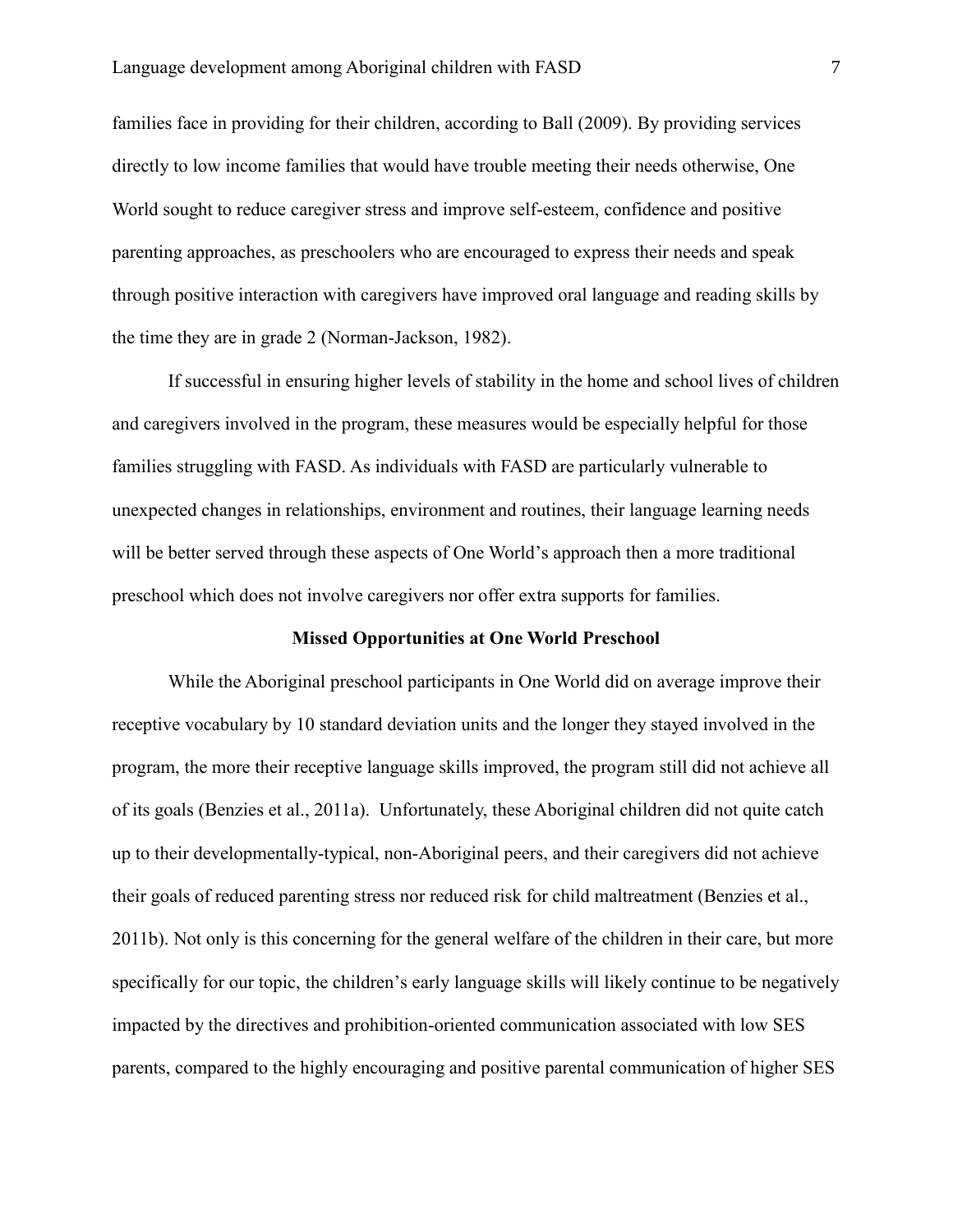parents (Hart & Risley, 1995). Upon reflection and discussion with the caregivers involved in their study, Benzies et al. suggested that perhaps six weeks of classes on very specific parenting techniques are not enough to disrupt the intergenerational transmission of maladaptive coping behaviours developed through a lifetime of poverty, loss and grieving (2011b). They put forward the idea that opportunities for culturally-appropriate spiritual and emotional healing might be a helpful addition to support caregiver resiliency at a deeper level. Ball would add that including study in heritage languages, education about pre-colonial Aboriginal parenting strategies (2009). In addition, by the time a child is in preschool, their caregivers have already established many of their parenting practices, and the children have already passed important time-oriented milestones. A program to support infant caregiving may be in order to close the remaining gap between Aboriginal and non-Aboriginal children's receptive vocabulary skills.

While another study with a control group and larger sample size would be helpful to confirm Benzies et al.'s results, especially if conducted in different regions across Canada, One World offers a way forward for those interested in helping to close the achievement gap and end the cycle of poverty and trauma so many Aboriginal families face. Using the studies that we do have, however, the One World program might be improved if it empowered parents to seek personal recovery and planning for a more positive future by directly addressing racism, colonialism and the intergenerational impacts of the residential school system (Benzies et al., 2011b) in its caregiver program curriculum. At first I was concerned that One World could have provided more culturally-appropriate education focused on Aboriginal ways of learning, knowing and being for the children as well. However, according to Benzies et al., the Aboriginal community was in fact included in the creation of the program name, mandate and flexible design through a caregiver advisory committee and soliciting input from long-time CUPS Family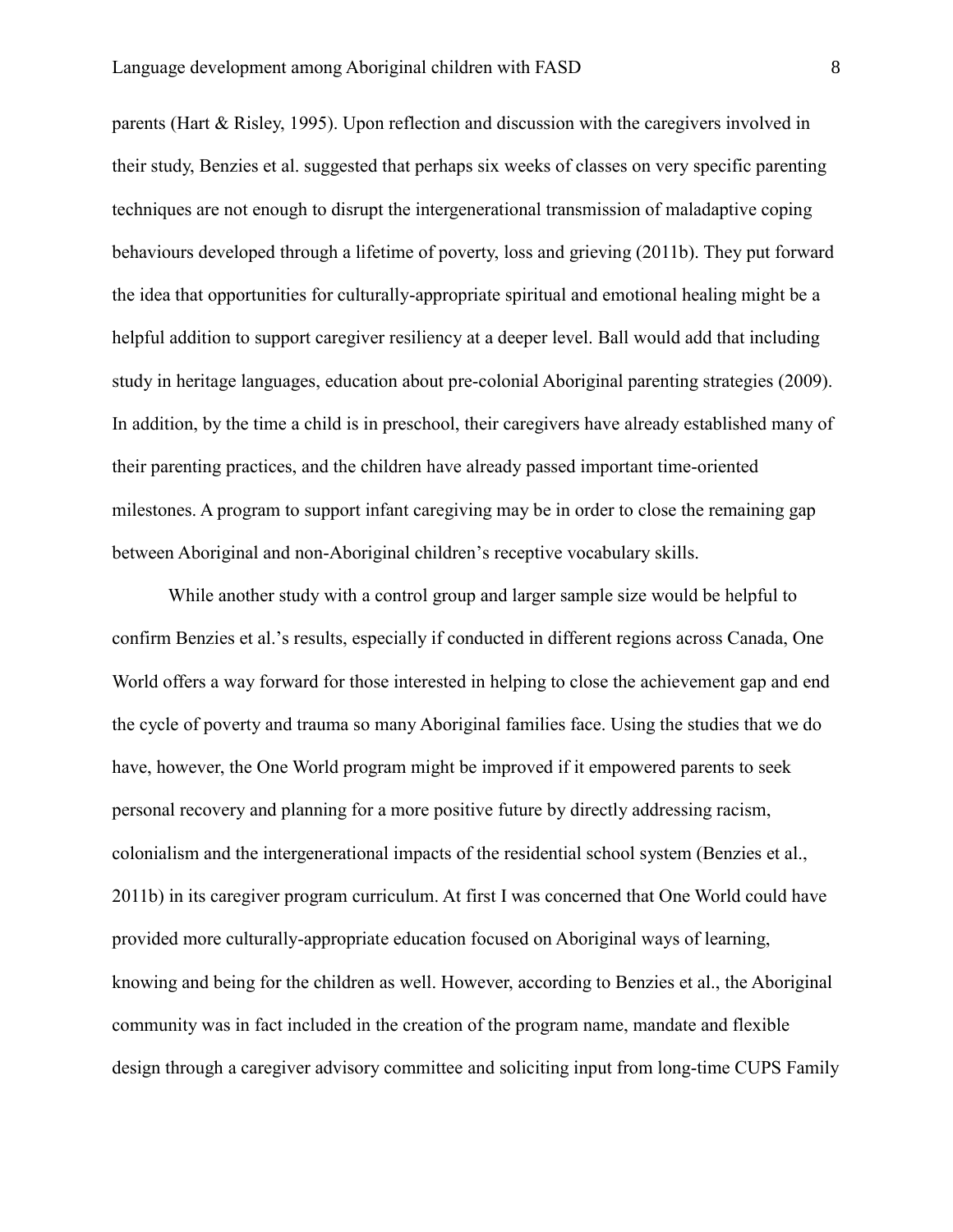Resource Center Aboriginal clients (2011b). It remains to be seen whether the spiritual and cultural values shared through these mechanisms made their way into the instructional approaches and educational materials, however, as neither CUPS nor Benzies et al. describe the preschool curriculum or type of interventions used by the in house speech language therapists to try to improve the receptive language skills of the children identified with language delays through assessment (2011a; 2011b). One World's focus seems to be on the structural supports of the program to improve non-educational determinants of family and child development, as well as education of caregivers in an attachment-based form of parenting.

True mutuality, where schools and families respect and work together to improve instructional practices at home and at school are required to capitalize on the benefits of synergy (Levin, 1995), yet One World seems to prioritize instruction of parents over engaging them in a truly family and community-driven approach. Ball has argued that a culturally-grounded approach will likely offer a better fit to meet the needs, strengths and goals of participants (2009). For example, providing meals based on the Canadian food guide ignores the fact that Aboriginal clients may know that they need canned salmon as a source of calcium and are more likely to be intolerant of milk and gluten than children whose ancestors have been domesticating cattle and cultivating wheat for millennia. Further, Ball argues that Aboriginal children may be mis-represented in verbal IQ tests and assessments for language delays due to the underrecognized existence of Aboriginal English dialects (2009). Furthermore, Benzies et al. neglected to acknowledge and address the religious foundations of the organization running the preschool, which could be troubling for Aboriginal families who have negative associations with both school and churches due to the role Residential Schools may have played in their families' history of trauma.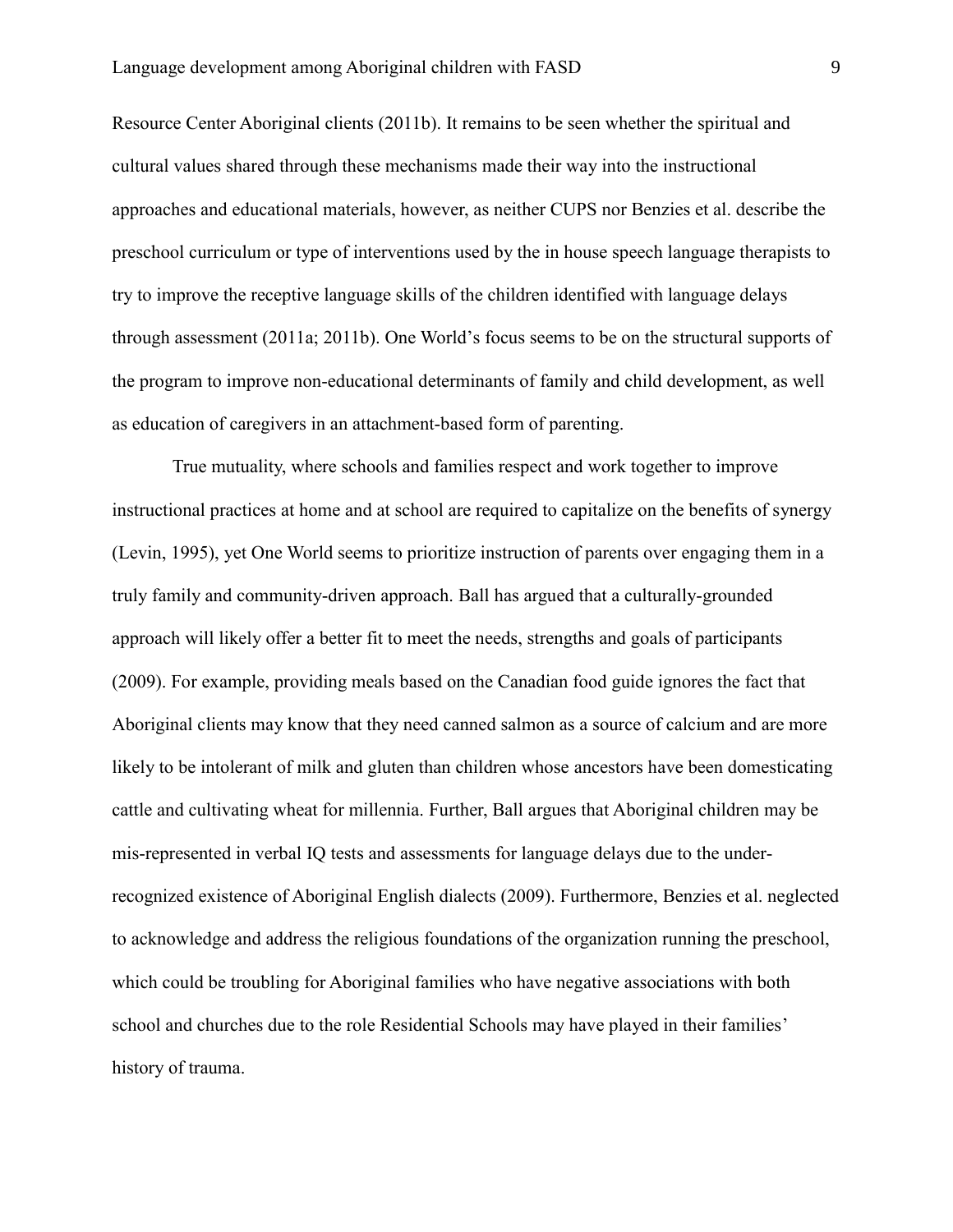According to their website, CUPS seems to not have any Aboriginal decision-makers on its board, nor Aboriginal staff working with the children, nor is it making any effort to prioritize hiring staff with Aboriginal heritage or knowledge of Aboriginal culture (CUPS One World Child Development Centre, 2016). There is no imagery of Aboriginal families or reference to them in any way, even though they represent the largest cultural group in Benzies et al.'s study (2011a). Non-Aboriginal teachers have unfortunately been proven to carry many unhelpful attributions and stereotypes about Aboriginal children and families that can interfere with assessment and expectations, to the detriment of student learning (Riley & Ungerleider, 2012). Ensuring that Aboriginal children have Aboriginal mentors at school is an important aspect of many Aboriginal Education Enhancement Agreements in B.C. Any efforts to replicate the One World model here should make a dedicated effort to avoid the paternalism, however well-intentioned, that may be present at One World.

# **Improving Language Learning for Aboriginal Families**

One World is not the only preschool program aimed at improving language skills and school readiness of Aboriginal Children. According to Ball, there are a number of preschool programs across Canada designed to meet the needs of Aboriginal children and their families, including those who are challenged by FASD, and a common feature of these is to ensure educational activities are infused with Aboriginal cultural learning that boosts positive identity and confidence (2009). Honig reported that learning, listening to and participating in nursery rhymes, song, poetry, jokes, theater and other cultural uses of language and meaning-making help children improve their oral language skills (2009). Instead of reproducing cultural forms which maintain that European ancestry is the norm, educators may want to adapt Honig's recommendations to search out and include Aboriginal cultural forms of story-telling, dance,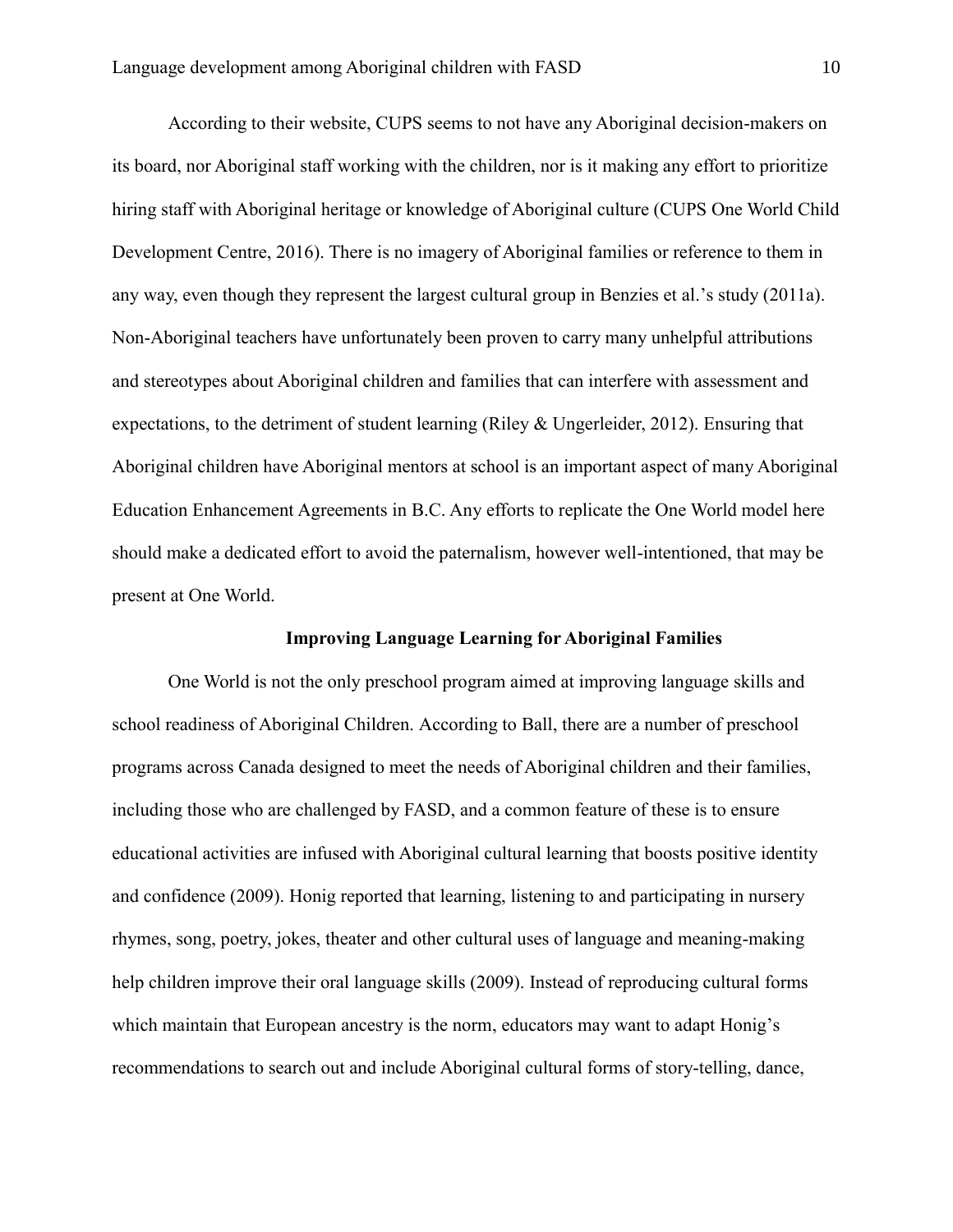singing, and art to stimulate conversation. In order to bring authentic cultural knowledge into the preschool program, honoraria could be offered to family members willing and able to share cultural and language lessons, instead of always re-asserting the colonial dependency relationship typical of a program such as One World, where supports are offered for free, but participants must earn below a certain low income threshold to participate. Teachers could also work to bring in or even facilitate the creation of culturally appropriate children's books that are bilingual in heritage Aboriginal languages, standard English, and perhaps even trilingual, with Aboriginal English dialects.

#### **Conclusion**

CUPS One World Child Development Centre offers an empirically tested model that proves that Aboriginal children with delays in acquiring receptive vocabulary can in fact be supported in making significant gains in catching up to their non-Aboriginal peers in school readiness skills. Evidence-based practices that serve as key components of this secondgeneration preschool can and should be replicated elsewhere. Those wishing to reproduce their positive results should strive to hire an adequate number of qualified, experienced staff and fully fund a high quality program that is designed and implemented with the input and active involvement of the children and families it serves. Programming designed to support caregivers in providing a nurturing and rich language environment at home will help as well. A team of onsite medical professionals and experts in assessment and intervention will help maximize the benefits of early intervention in the case of delays and disabilities, and teachers and social workers who coordinate their efforts to support families through home visits will ensure children who need help do not fall through the cracks. Supports offered in the form of transportation, childcare, legal advice, and access to food, housing and counselling help stabilize families that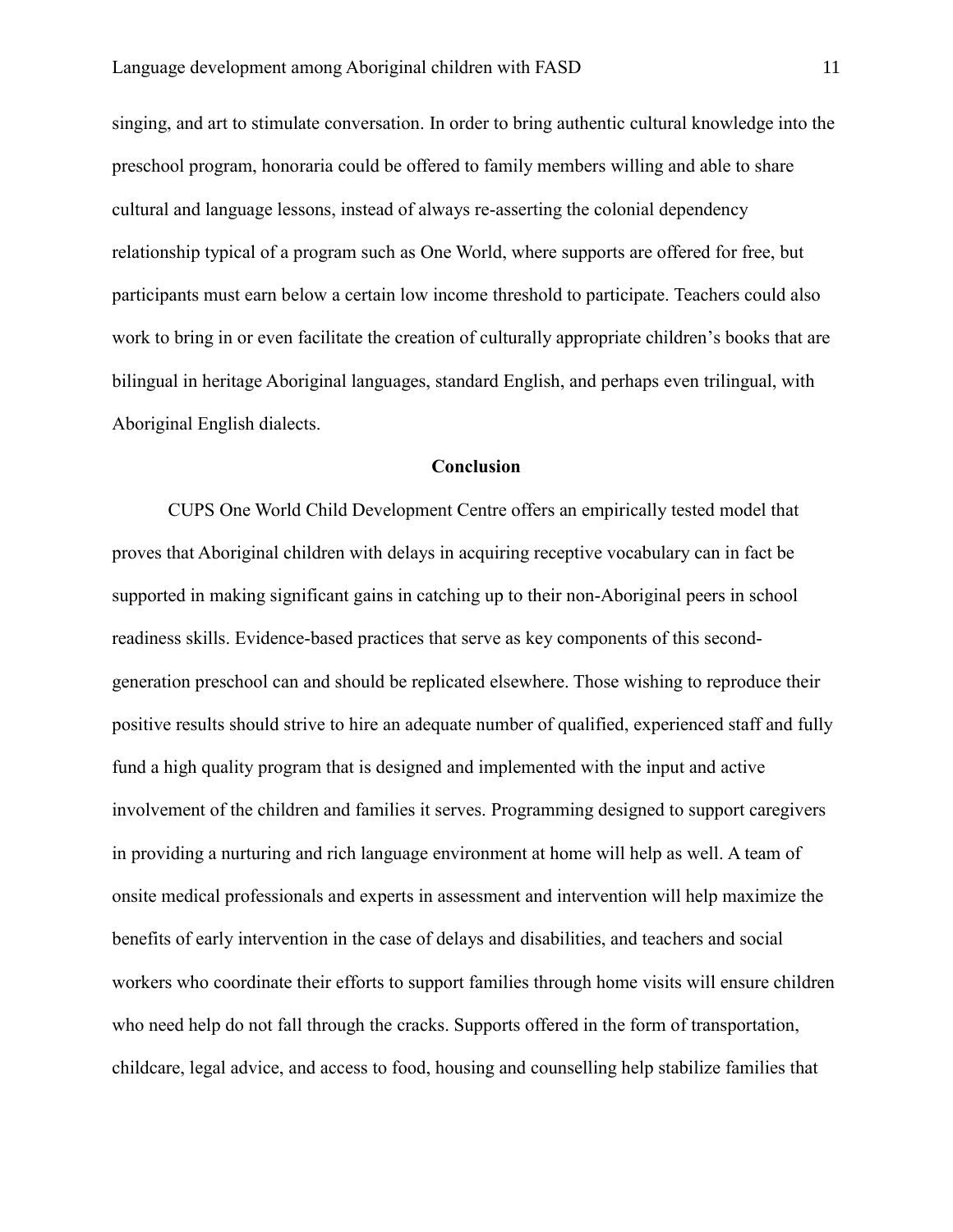are often disrupted by economic hardship and trauma. In order to improve One World's approach to disrupting the cycle of poverty and trauma in Aboriginal families, however, the curriculum of both the preschool and the programming for caregivers needs to recognize and address the intergenerational impacts of the Indian Residential School System, incorporate Aboriginal cultural components and be taught by and for Aboriginal peoples themselves. By partnering with Aboriginal community groups and First Nations, multi-cultural two-generation preschools can help create a better future for all Canadians.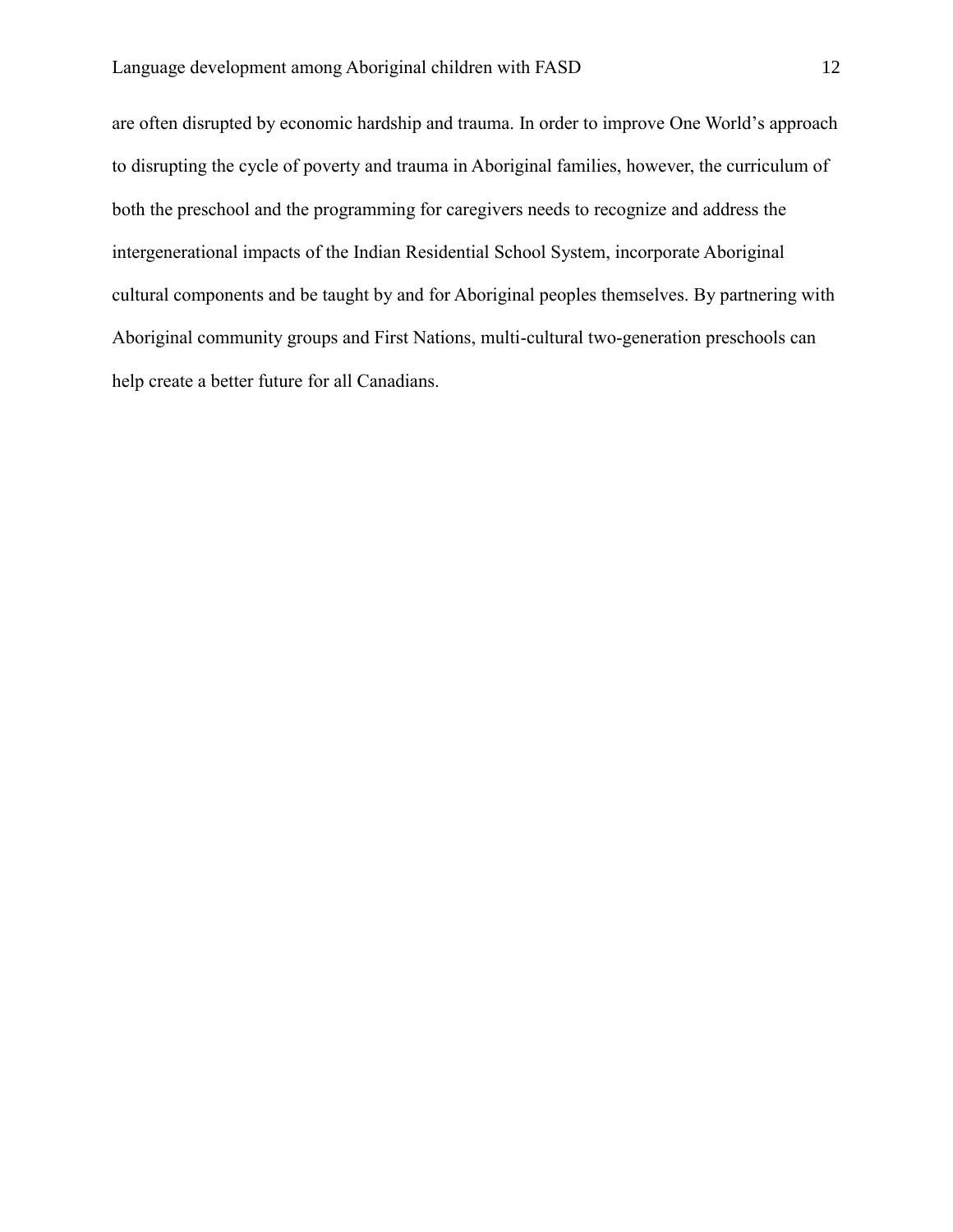# **References**

- Ball, J. (2009). Aboriginal young children's language development: promising practices and needs. *Canadian Issues, Winter*, 37-44.
- Ball, J. (2008). Promoting equity and dignity for Aboriginal children in Canada. IRPP Choices, 14(7), 1–27.
- Benzies, K., Edwards, N., Tough, S., Nagan, K., Mychasiuk, R., Keown, L., & Donnelly, C. (2011a). Effects of a two-generation preschool programme on receptive language skill in low-income canadian children. *Early Child Development and Care, 181*(3), 397-41.
- Benzies, K., Tough, S., Edwards, N., Mychasiuk, R., & Donnelly, C. (2011b). Aboriginal children and their caregivers living with low income: Outcomes from a two-generation preschool program. *Journal of Child and Family Studies, 20*(3), 311-318.
- CUPS One World Child Development Centre Website. (2016). Retrieved from http://cupscalgary.com/education-programs/
- Dunn, L. M., & Dunn, L. M. (1997). *Peabody picture vocabulary test–third edition manual*. Circle Pines, MN: American Guidance Services.
- Hart, B. & Risley, T. (1995) *Meaningful differences in the everyday experiences of young American children* (Baltimore, MD, Paul H. Brookes).
- Honig, A. S. (2007). Oral language development. *Early Child Development and Care, 177*(6-7), 581-613.
- Hutchings, J., Gardner, F., Bywater, T., Daley, D., Whitaker, C., Jones, K., et al. (2007). Parenting intervention in Sure Start services for children at risk of developing conduct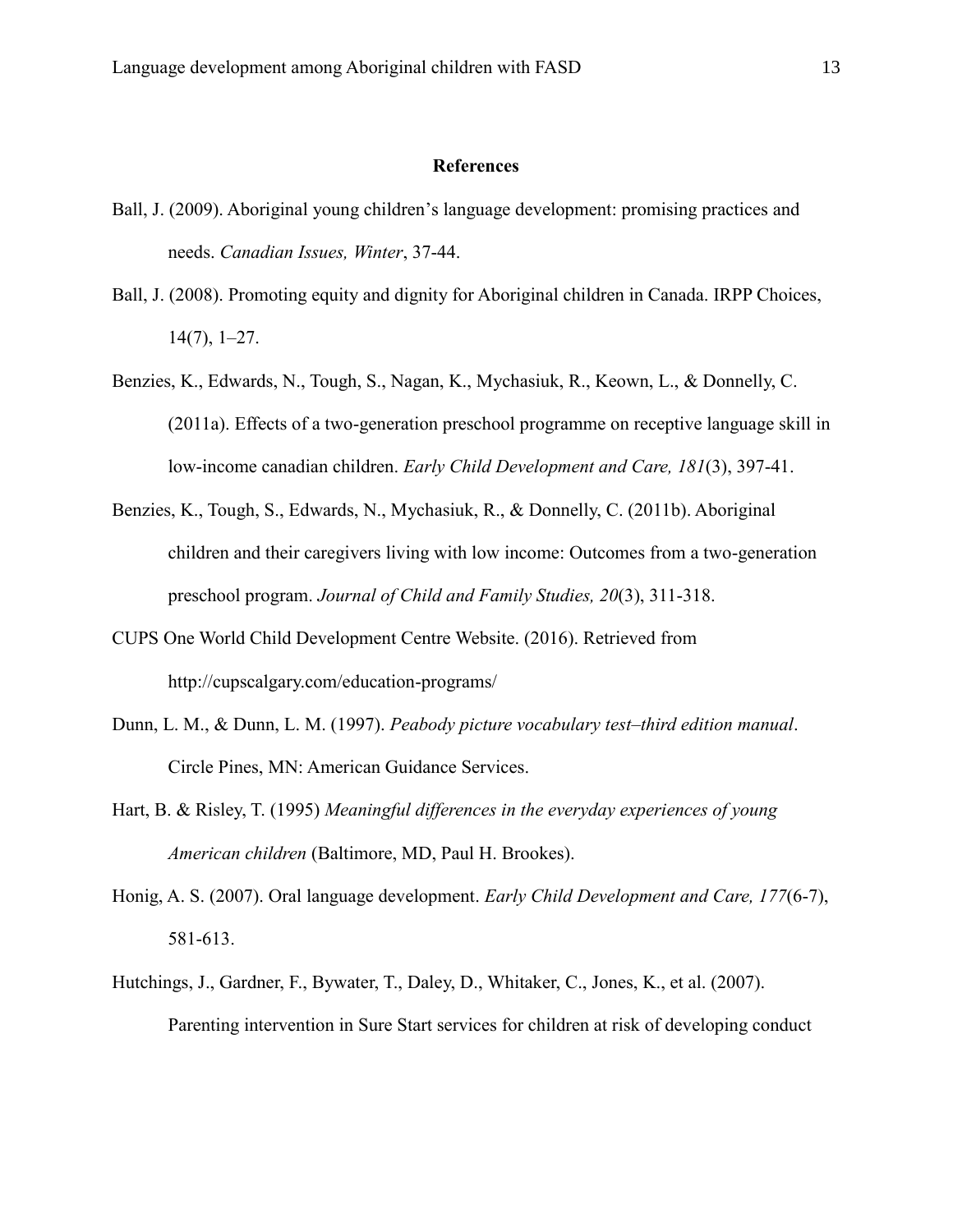disorder: Pragmatic randomised controlled trial. *BMJ: British Medical Journal, 334*(7595), 678–684.

- Levin, B. (1995). Educational responses to poverty. *Canadian Journal of Education, 20*(3), 211- 224.
- Owens, R. E., Jr. (2012) *Language development: An introduction*. Upper Saddle River, New Jersey: Pearson Education.
- Pei, J., Job, J., Poth, C., O'Brien-Langer, A., & Tang, W. (2015). Enhancing Learning Environments for Students Affected by Fetal Alcohol Spectrum Disorders: an Exploratory Study of Canadian Pre-Service Teacher Knowledge and Conceptions, *Journal of Teacher Education and Training Studies*, 3(5), 134-143.
- Riley, T., & Ungerleider, C. (2012). Self-fulfilling Prophecy: How Teachers' Attributions, Expectations, and Stereotypes Influence the Learning Opportunities Afforded Aboriginal Students. *Canadian Journal of Education / Revue Canadienne De L'éducation, 35*(2), 303-333.
- Snow, C., Burns, S., & Griffin, P. (1998). *Preventing reading difficulties in young children.* Washington, DC: National Academy Press.
- St. Pierre, R.G., Layzer, J.I., & Barnes, H.V. (1995). Two-generation programs: Design, cost, and short-term effectiveness. *Future of Children, 5*(3), 76–93.

St. Pierre, R. G., Layzer, J. I., Barnes, H. V., Barnett, W. S., & Boocock, S. S. (1998). Regenerating two-generation programs. In W. Barnett, S. Boocock, & S. Spence (Eds.), *Early care and education for children in poverty: Promises, programs, and long-term results* (pp. 99–121). Albany: University of New York Press.